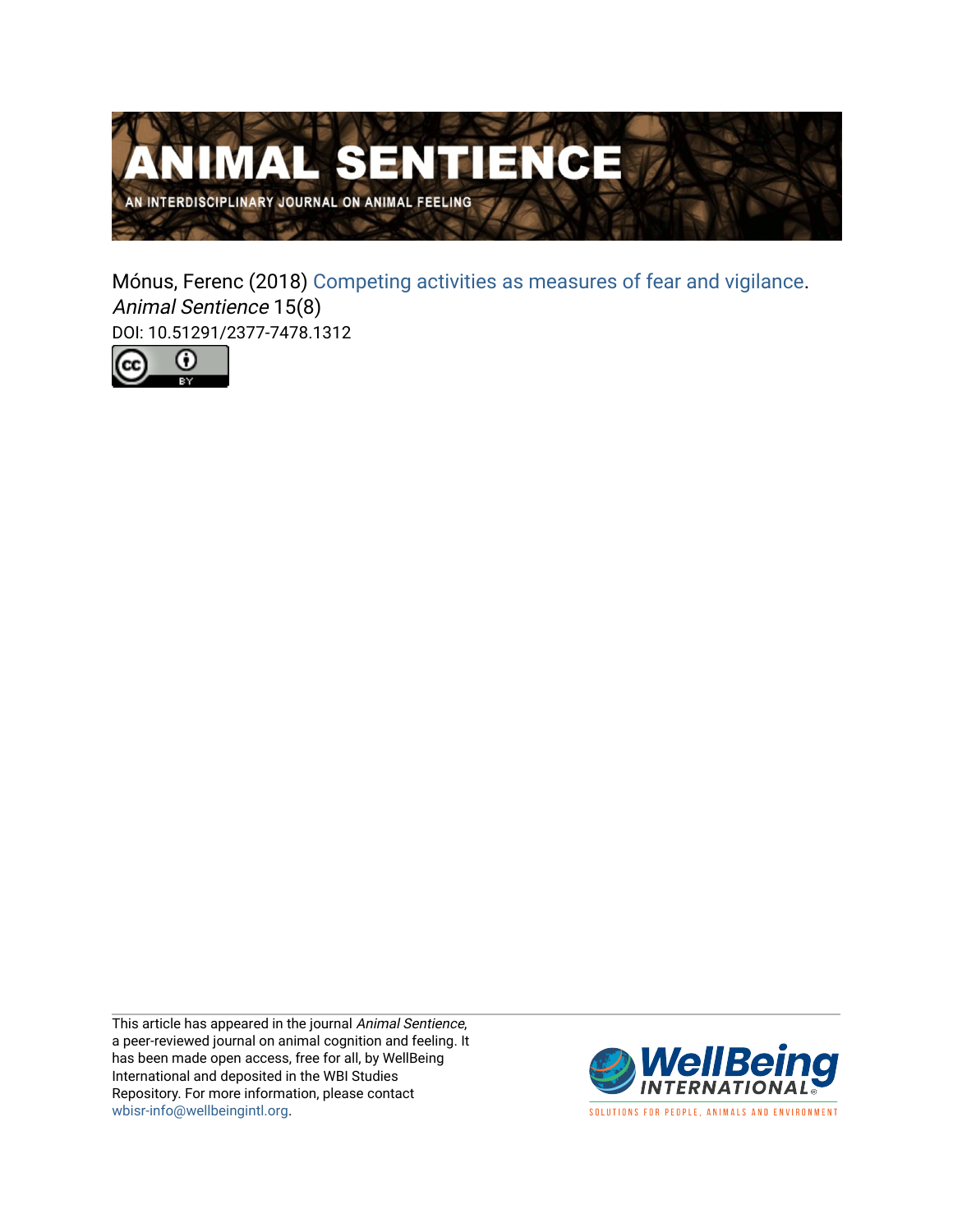### **Competing activities as measures of fear and vigilance**

Commentary on **[Beauchamp](http://animalstudiesrepository.org/animsent/vol2/iss15/1)** on *Fear & Vigilance*

## **Ferenc Mónus**

Institute of Environmental Sciences University of Nyíregyháza, Hungary

**Abstract:** In animal behavioural research on vigilance, visual signs of alertness are usually used to estimate perceived risk (an internal "fear" state) of free-ranging animals. Different measures of vigilance and competing activities (e.g., predator vigilance, conspecific vigilance, feeding, food handling) provide clues for better understanding vigilance behaviour. How efficiently does an animal in a vigilant/non-vigilant posture devote attention to threats or invest in other activities, such as searching for or handling food? Several species regularly withdraw to a sheltered spot when feeding in an abundant food patch, spending short periods in complete safety. Frequencies of feeding interruptions or false-alarm flights provide alternative measures of fear. I review how these phenomena may relate to the human understanding of the threats animals may perceive.

> **[Ferenc Mónus](mailto:monusf@science.unideb.hu)** is an evolutionary biologist studying foraging and antipredatory strategies in birds, the role of spatial position in behavioural responses of birds, human mate choice, and the methods and efficacy of environmental education.



**[www.researchgate.net/profile/Ferenc\\_Monus](http://www.researchgate.net/profile/Ferenc_Monus)**

In the target article, Beauchamp (2017) provides a detailed discussion of how closely animal fear (a feeling) and vigilance (specific external signs of animals' alertness visually detectable by human observers) may be related. The measurement and function of vigilance were comprehensively reviewed by Beauchamp in 2015, but some important points may clarify the many facets of the widely used "vigilance" measurements. I suggest taking these points into consideration in assessing animal fear. I also draw attention to feeding interruptions and false-alarm flights as alternatives to vigilance for assessing animal fear.

### **1. Measurement of Vigilance**

Alertness, an internal state in which animals are highly reactive in order to avoid some threat, frequently has external signs. Although we have only limited explicit knowledge of how closely external signs such as vigilance are related to the internal state (as reviewed by Beauchamp), the relationship between them is obvious and repeatedly demonstrated (e.g., Lima & Bednekoff 1999, Harkin et al. 2000, Bednekoff & Blumstein 2009). Studies usually measure alertness in species that display body or head postures readily interpreted as paying attention to a potential threat (i.e., predators or aggressive conspecifics). These postures, called vigilance behaviour or simply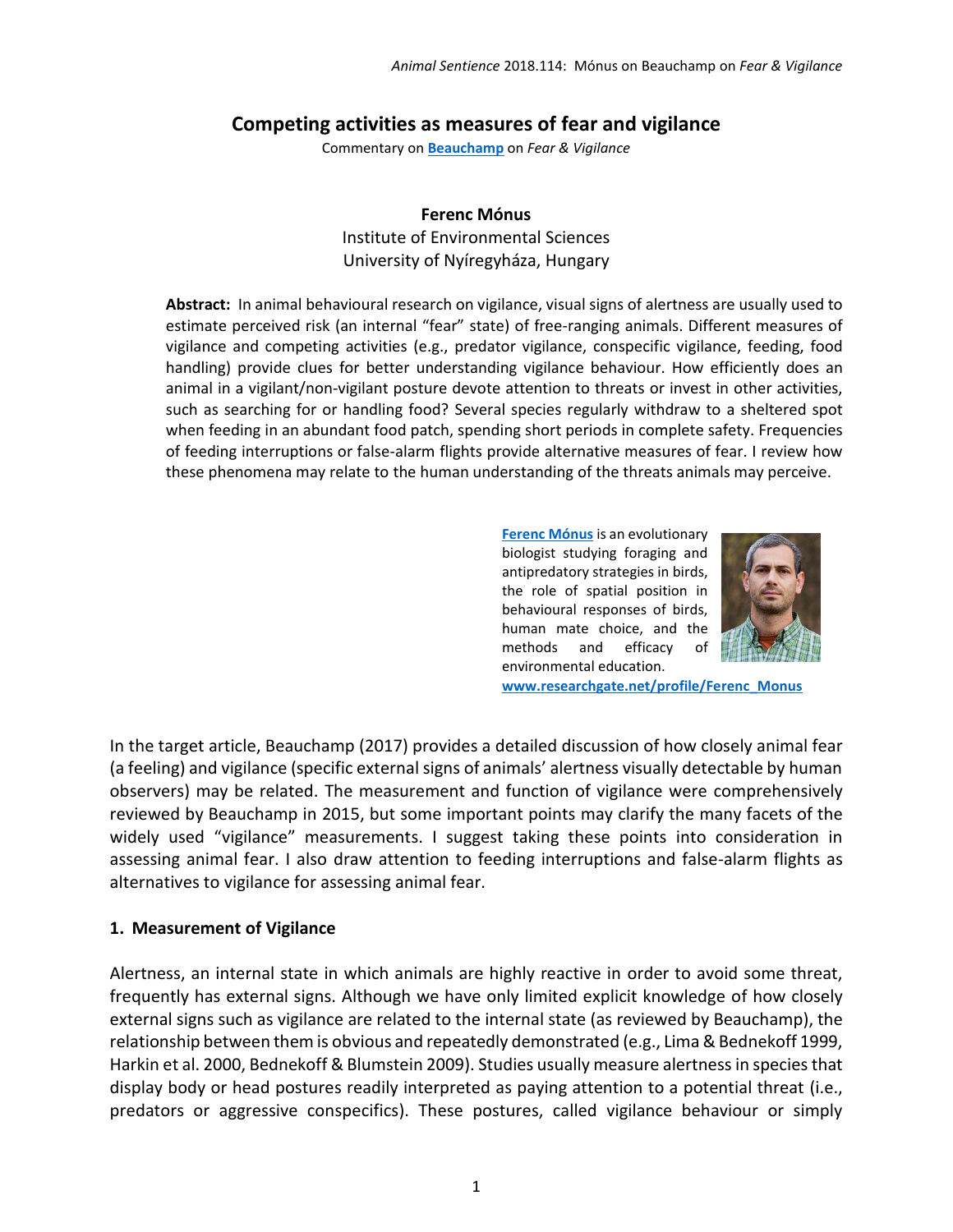vigilance, include the upright body postures readily visible in meerkats (*Suricata suricatta*), several ground squirrel species, prairie dogs (*Cynomys spp*.), marmots (*Marmota spp.*) and susliks *(Spermophilus spp.*), as well as the head-up or scanning postures of birds and mammals (Quenette 1990, Treves 2000, Beauchamp 2015).

Since humans, including field researchers, perceive the world predominantly visually, the signs of alertness they use are mainly visual. On the other hand, again because researchers may observe species more easily in open landscapes than in visually obstructed ones (e.g., forests, water, etc.), the human-detected visual signs of alertness usually include erect postures for species living in open habitats. There have been much fewer studies of other signs, such as ear pointing, sniffing or even alertness to vibrations generated by potential enemies (Tobler & Neuner-Jehle 1992, Hill 2009, Herberstein et al. 2014). These inter-related auditory, olfactory or vibrotactile signs of alertness make it difficult to measure animal fear based on only a single external sign.

In the case of vigilance behaviour, also called scanning or monitoring behaviour, we already have many studies on several species (recently reviewed in Beauchamp 2015). The tendency for vigilance to decrease when safe cover is nearer (Barta et al. 2004, Mónus & Barta 2011), flock size increases (Barta et al. 2004, Mónus & Barta 2011), social information on threats is more available (Bekoff 1995, Fernández-Juricic et al. 2005), or competitors are not threatening (Beauchamp 2016) illustrates the functions of vigilance behaviour. On the other hand, the better our understanding of the function of vigilance behaviour, the more complex and the more questions arise. Which aspect of the vigilance behaviour represents valuable information in a specific case? We can measure the proportion of time in the alert stance during the whole observation, the frequency of scans (or interscan intervals), and the length of the individual scans. As part of their antipredator strategy, animals may adjust each aspect separately (Beauchamp 2015). Which aspect is more important under any particular condition has received little attention (Bednekoff & Lima 2002, Sirot & Pays 2011, Beauchamp & Ruxton 2016). A meta-analysis of the studies measuring different aspects of vigilance behaviour would be very useful in providing guidelines.

### **2. Compatibility between Vigilance and Other Activities**

Animals must consider several conflicting factors. Vigilance may be costly if the time allocated for it would also be important for other activities, most frequently foraging time. Selection favours those behaviours or abilities that allow animals to adopt two conflicting activities. For instance, head-down food searching may allow some predator detection in rats (Wallace et al. 2013) and in several birds (Lima & Bednekoff 1999, Fernández-Juricic et al. 2008), and also some detection of social information (Fernández-Juricic et al. 2005). Strategic adjustment of behaviour to internal and external conditions may result in different vigilance patterns despite having the same level of internal fear. Compatibility is known to be only partial (i.e., one of the two or both compatible activities being less efficient than devoting behaviour entirely to one purpose), complicating the link between vigilance and fear.

Several recent studies address the different types of vigilance and their compatibility (Fernández-Juricic 2012). Low-cost (or routine) and high-cost vigilance are frequently distinguished relative to the costs of foraging (e.g., Baker et al. 2011, Favreau et al. 2013, 2015).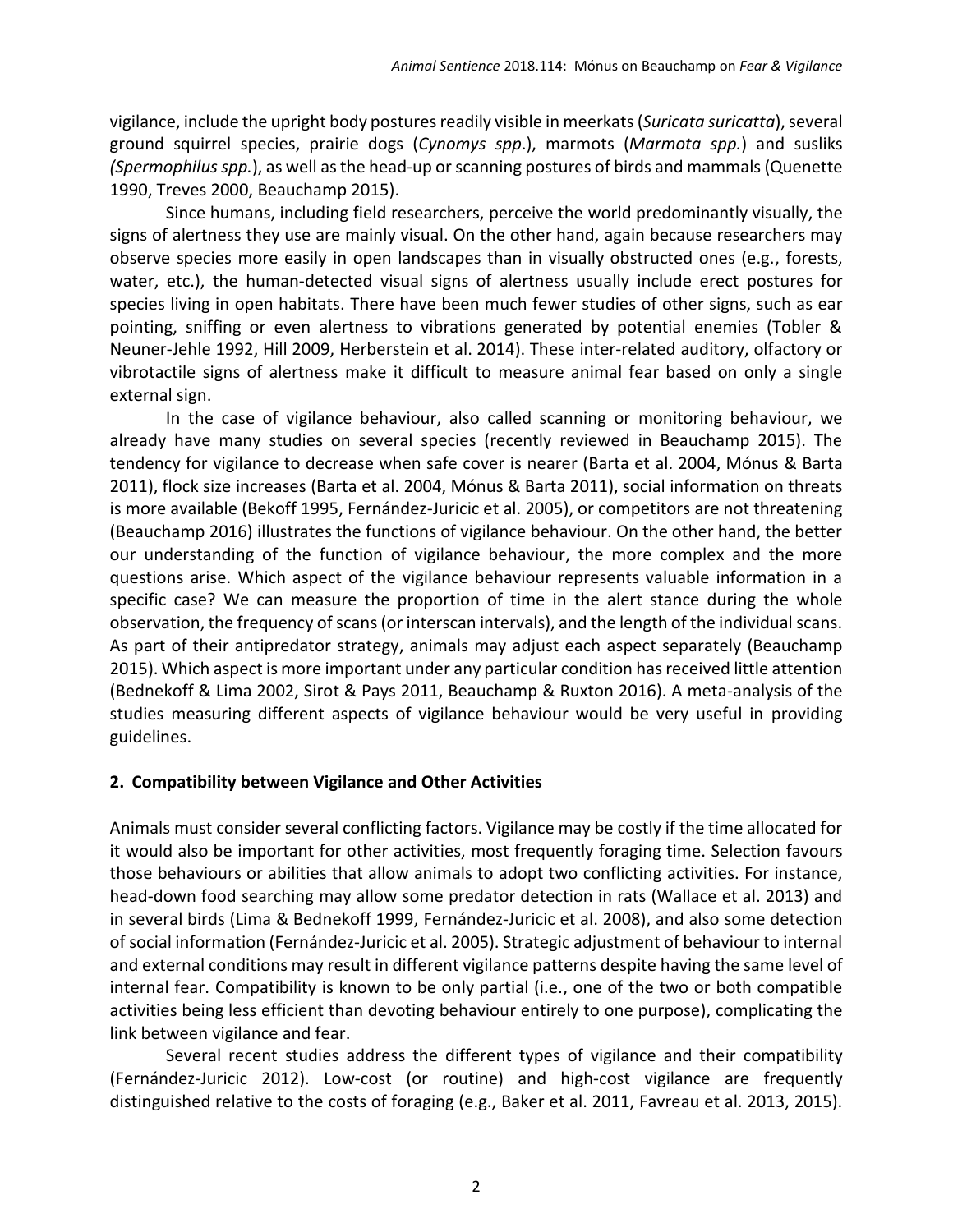In several cases, low-cost vigilance is devoted mainly to social contexts (e.g., Coolen & Giraldeau 2003, Monclús & Rödel 2008) while high-cost vigilance is devoted mainly to antipredator contexts (e.g., Coolen & Giraldeau 2003, Monclús & Rödel 2008, Favreau et al. 2013). Some studies also consider gaze orientation (acute vision) to fine-tune the distinction between lower-cost social vigilance (Butler et al. 2016) and higher-cost antipredator vigilance (Butler & Fernández-Juricic 2018). Even short open-eyed periods during sleep allow visual alertness in incubating birds (Javůrková et al. 2011). Tiny details can count.

## **3. Feeding Interruptions and False-Alarm Flights as Estimates of Fear**

If the link between vigilance and fear is frequently decoupled, can we find any measures that may better characterize fear? Flight-initiation distance (distance from a simulated or real predator that makes animals escape) is frequently measured in several species (Stankowich & Blumstein 2005, pp. 174-176 in Beauchamp 2015). Although this could be one possible candidate for measuring fear, escape decisions are, like vigilance, immensely complex in animals. Influencing factors include predator type, prey condition, group size and composition, food abundance, habitat (vegetation) type, refuge distance, as well as prey personality (shyness or boldness), individual variability and habituation (reviewed in Cooper & Blumstein 2015).

A much more promising though much less studied candidate would be feeding interruptions and false-alarm flights. Frequent feeding interruptions occur in many species when exploiting abundant food patches (e.g., Lima et al. 1985), typical at bird feeders (Barnard 1980, Lendrem 1983). More feeding interruptions may result from more fear (Lendrem 1983, Randler 2006, Wheeler & Hilk 2014). Tree sparrow flocks have much shorter but more frequent feeding bouts under riskier conditions(Mónus & Barta 2011). Contrary to expectations, with more feeding bouts, the time lags between two successive feeding bouts were longer in the riskier condition (see Table 1 in Mónus & Barta 2011 for more details). This also underlies the role of perceived predation-risk in the time-budget pattern we observed (Mónus et al. 2016). In that case, feeding interruptions contributed to the anti-predator strategy of the sparrows; however, misclassifications of social information on threats (i.e., false alarms) are also common and result in feeding interruptions (Lima 1994, Cresswell et al. 2000, Beauchamp & Ruxton 2007). When foragers perceive greater risk or fear, false alarms may also increase. Both feeding interruptions and false-alarm flights should be further investigated in relation to perceived risk and animal fear.

# **4. Concluding Remarks**

Although investigating animal vigilance has been a long tradition in behavioural ecology, several details remain to scrutinize in future studies, such as the function of inter-scan intervals, scan length, and low- and high-cost forms of vigilance. Further experiments are also needed on the relationship of feeding interruptions to fear and perceived risk: are they an anti-predator strategy or false alarms?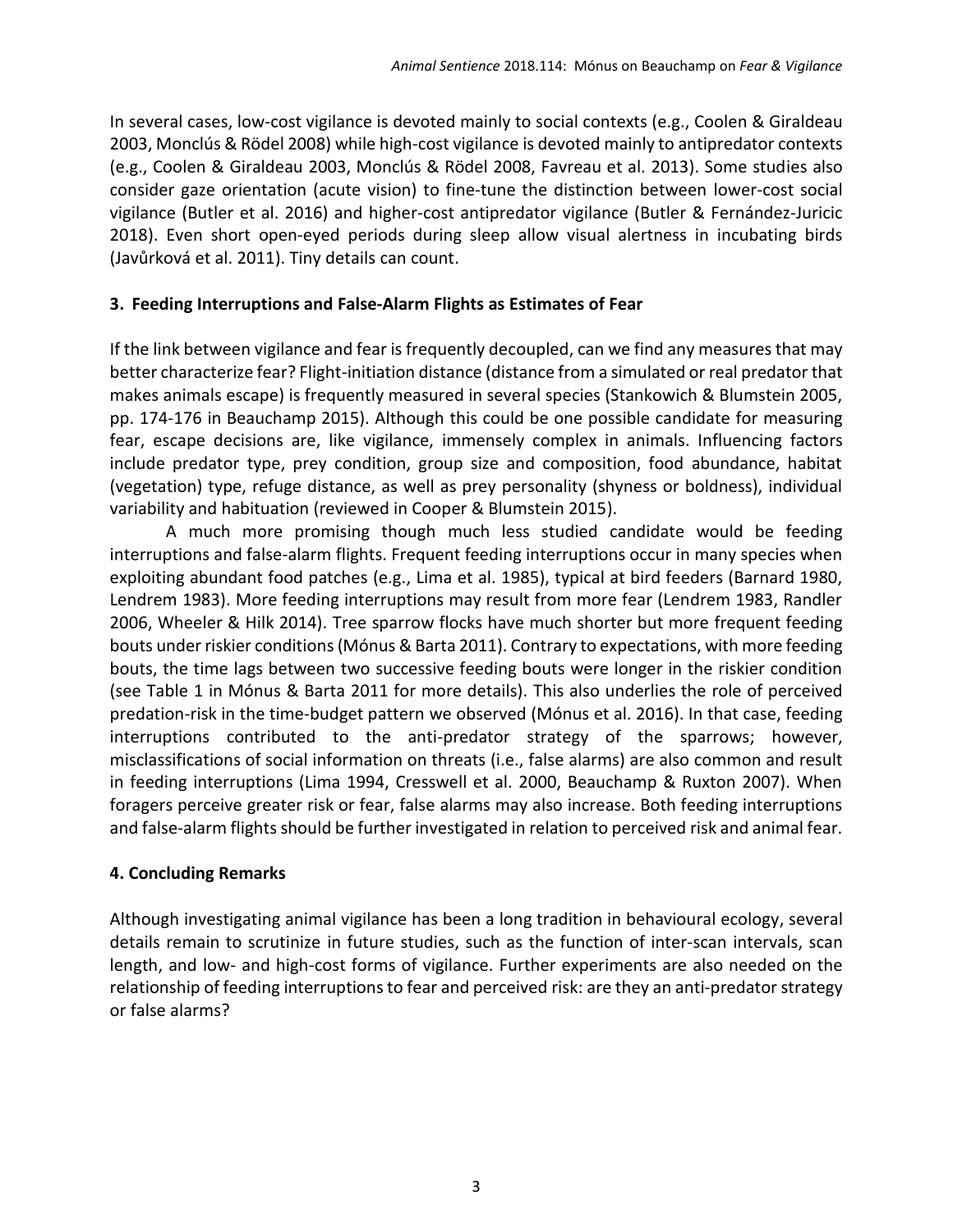#### **References**

- Baker, D. J., Stillman, R. A., Smart, S. L., Bullock, J. M., & Norris, K. J. (2011). Are the costs of routine vigilance avoided by granivorous foragers?. *Functional Ecology*, *25*(3), 617-627.
- Barnard, C. J. (1980). Flock feeding and time budgets in the house sparrow (Passer domesticus L.). *Animal Behaviour*, *28*(1), 295-309.
- Barta, Z., Liker, A., & Mónus, F. (2004). The effects of predation risk on the use of social foraging tactics. *Animal Behaviour*, *67*(2), 301-308.
- Beauchamp, G. (2015). *Animal vigilance: Monitoring predators and competitors*. Academic Press.
- Beauchamp, G. (2016). Function and structure of vigilance in a gregarious species exposed to threats from predators and conspecifics. *Animal Behaviour, 116*, 195-201.
- Beauchamp, G. (2017). [What can vigilance tell us about fear?.](http://animalstudiesrepository.org/animsent/vol2/iss15/1) *Animal Sentience* 15(1).
- Beauchamp, G., & Ruxton, G. D. (2007). False alarms and the evolution of antipredator vigilance. *Animal Behaviour*, *74*(5), 1199-1206.
- Beauchamp, G., & Ruxton, G. D. (2016). Modeling scan and interscan durations in antipredator vigilance. *Journal of Theoretical Biology*, *390*, 86-96.
- Bednekoff, P. A., & Blumstein, D. T. (2009). Peripheral obstructions influence marmot vigilance: Integrating observational and experimental results. *Behavioral Ecology*, *20*(5), 1111-1117.
- Bednekoff, P. A., & Lima, S. L. (2002). Why are scanning patterns so variable? An overlooked question in the study of anti‐predator vigilance. *Journal of Avian Biology*, *33*(2), 143-149.
- Bekoff, M. (1995). Vigilance, flock size, and flock geometry: Information gathering by western evening grosbeaks (Aves: *Fringillidae*). *Ethology*, 99, 150–161.
- Butler, S. R., & Fernández-Juricic, E. (2018). European starlings use their acute vision to check on feline predators but not on conspecifics. *PloS One*, *13*(1), e0188857.
- Butler, S. R., Hosinski, E. C., Lucas, J. R., & Fernández-Juricic, E. (2016). Social birds copy each other's lateral scans while monitoring group mates with low-acuity vision. *Animal Behaviour*, *121*, 21-31.
- Coolen, I., & Giraldeau, L. A. (2003). Incompatibility between antipredatory vigilance and scrounger tactic in nutmeg mannikins, *Lonchura punctulata*. *Animal Behaviour*, *66*(4), 657-664.
- Cooper, Jr., W. E., & Blumstein, D. T. (Eds.). (2015). *Escaping from predators: An integrative view of escape decisions*. Cambridge University Press.
- Cresswell, W., Hilton, G. M., & Ruxton, G. D. (2000). Evidence for a rule governing the avoidance of superfluous escape flights. *Proceedings of the Royal Society of London B: Biological Sciences*, *267*(1444), 733-737.
- Favreau, F. R., Pays, O., Fritz, H., Goulard, M., Best, E. C., & Goldizen, A. W. (2015). Predators, food and social context shape the types of vigilance exhibited by kangaroos. *Animal Behaviour*, *99*, 109-121.
- Favreau, F. R., Pays, O., Goldizen, A. W., & Fritz, H. (2013). Short-term behavioural responses of impalas in simulated antipredator and social contexts. *PloS One*, *8*(12), e84970.
- Fernández-Juricic, E. (2012). Sensory basis of vigilance behavior in birds: Synthesis and future prospects. *Behavioural Processes*, *89*, 143–152.
- Fernández-Juricic, E., Gall, M. D., Dolan, T., Tisdale, V., & Martin, G. R. (2008). The visual fields of two ground‐foraging birds, House Finches and House Sparrows, allow for simultaneous foraging and anti‐ predator vigilance. *Ibis*, *150*(4), 779-787.
- Fernández-Juricic, E., Smith, R., & Kacelnik, A. (2005). Increasing the costs of conspecific scanning in socially foraging starlings affects vigilance and foraging behaviour. *Animal Behaviour*, *69*(1), 73-81.
- Harkin, E. L., van Dongen, W. F., Herberstein, M. E., & Elgar, M. A. (2000). The influence of visual obstructions on the vigilance and escape behaviour of house sparrows, Passer domesticus. *Australian Journal of Zoology*, *48*(3), 259-263.